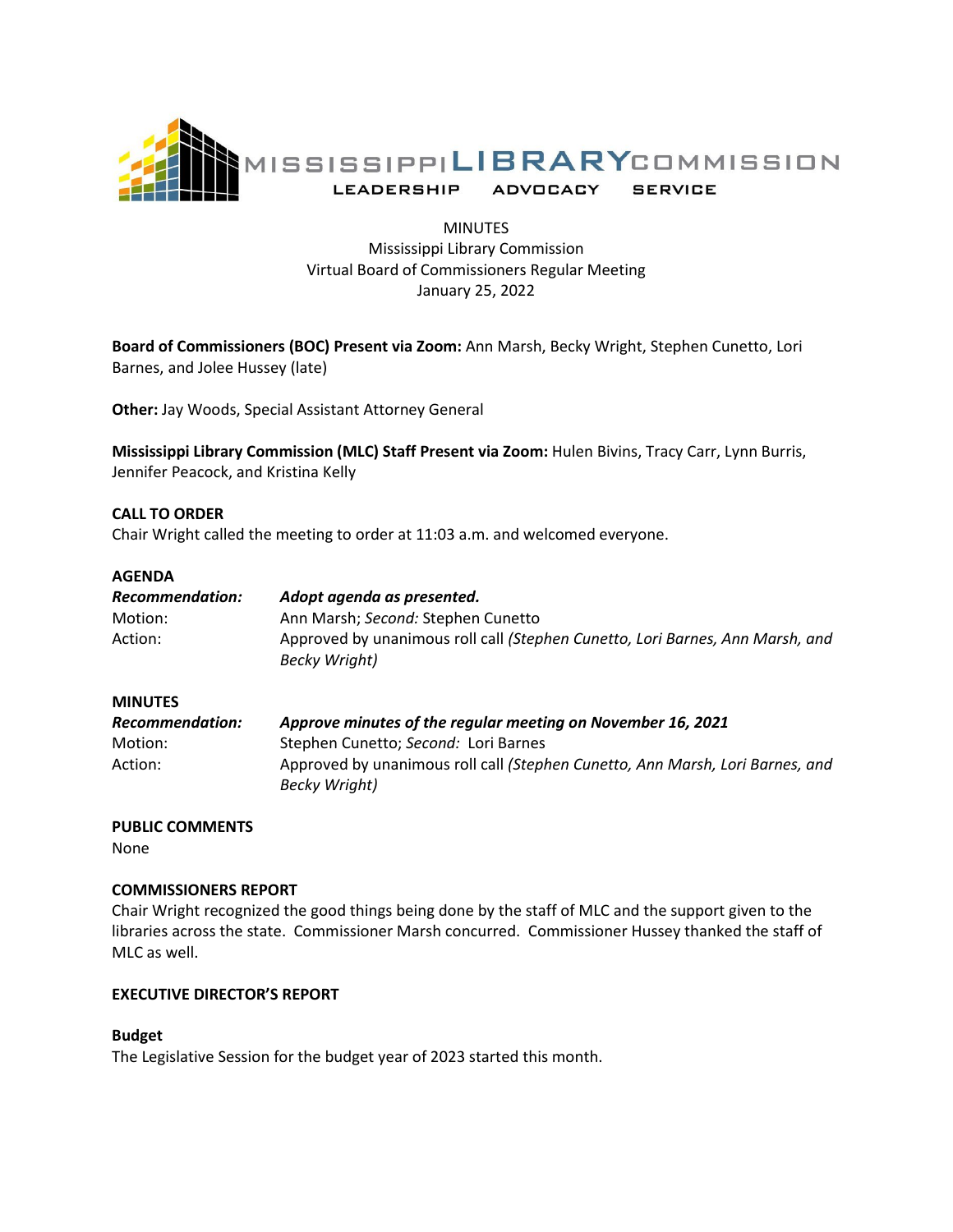MLC testified before the Mississippi Senate Appropriations Committee on Wednesday, January 12. The date for MLC's budget testimony before the Mississippi House Appropriations Committee is set for January 27.

MLC requested additional funding for FY23 to cover salary adjustments and other costs associated with the personnel changes for MLC employees.

MLC also testified to the MS Senate on the increase of insurance costs-- approximately \$23 per person per month. This cost is due to increased rate cost which was unknown to MLC at the time of MLC's budget request in the Fall of 2021. MLC requested additional funding for FY23 to cover the SEC<sup>2</sup> salary recommendations and additional salary requests for MLC employees.

Requested additional funding for MAGNOLIA in the amount of \$350,000 because of increasing costs of the associated databases and the need for online research. It was asked of Commissioner Cunetto to let academic librarians know of this request.

# **National Legislation / Grant Funding**

No new information regarding the "Build Back Better" federal legislation is available. Currently, MLC continues to work with the public libraries in the development of their plans using federal dollars provided via the American Rescue Plan Act (ARPA). This federal program provides \$200 million nationally to support library services with each state receiving slightly more than \$2 million.

# **COSLA Spring Meeting**

Executive Director Bivins reported that he will be attending the first in-person COSLA meeting in two years. This conference of state library agency directors will held in March at the PLA conference. Discussion items include the supply chain issues with items purchased with ARPA funds, five-year plans, grant programs and upcoming changes to Talking Books.

# **Mississippi's IMLS Reports**

MLC has begun work on its Strategic Five-Year plan which is to be submitted to IMLS in June of 2022. The report will cover agency goals from 2023-2027.

# **MLC Financials**

Grant program payments in the amount of \$1,441,503.34 were made during this reporting period. State dollars for the PIGP program in the amount of \$1,398,756.97 were expended. LSTA payments totaled \$42,746.37.

# **Business Services Reporting**

Business Services completed LSTA required reports, including reports on ARPA and CARES funding. MLC has also completed an annual internal property inventory audit.

# **Employee Update:**

MLC has worked with SPB to transition to the new SEC2 personnel descriptions, titles, and salaries.

**New Hire** Evan Theilman-Library Services

*Separations* Mac Buntin-Library Services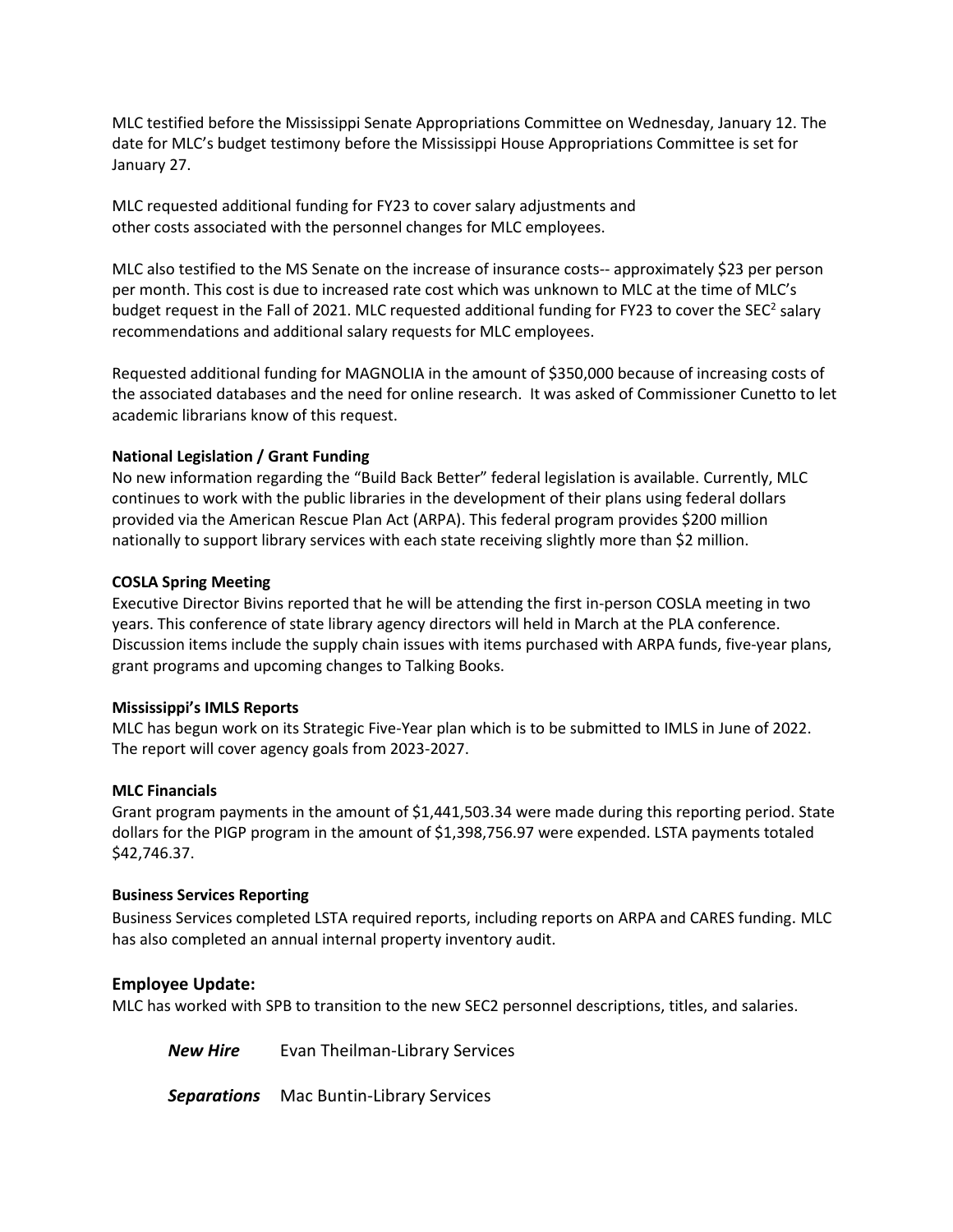# Demetra Hayes -Library Services Keith Thompson - Library Services

## **MLC Building Repair:**

Work continues the conversion of lighting within the MLC building to the LED type.

## **PR Activities and MLC Newsletter:**

PR activities at MLC recently accomplished are compilation of contacts with in-state radio stations as well as other types of media. The MLC Annual report was also completed and distributed on time. It is available on our website.

There were 10,647 visits to the MLC website. Videos for MLC's social media were also completed.

## **Podcasts:**

The MLC podcast has continued to grow and mature. Four new episodes were released during this reporting period with 452 listening session downloads.

## **Transition Work Continues:**

Issues regarding the CSpire changeover from AT&T, most being billing issues. This is being handled by MLC's Administrative Services Bureau.

### **Talking Book:**

38 new Talking Book users have registered for the service with a total patron number is now 5,311. During the reporting period, 21,237 items were circulated with 7,117 BARD downloads. Also, 434 requests for Large Print Books.

# **MLC Library Use Statistics:**

MLC's Library Development Division provided 419 consulting hours with 10 site visits.

Eight CE trainings were offered with 135 attendees at live trainings and 446 webinar views.

1,523 Beehive Resource Sharing requests were received; 1,212 requests were filled (80% fill rate), and 18,474 titles were cataloged statewide.

72 Tech Services Helpdesk tickets for MLC staff and 63 Helpdesk tickets were handled by MLC Technology Services for a total of 135 service requests filled. MLC hosts 29 public library websites.

A key figure is that the MAGNOLIA **d**atabases searches totaled 5,649,665. Other stats: 1,075 LearningExpress Library sessions; 9,508 Hoopla checkouts. Social media contacts numbered: 3,482 Facebook; 1,635 Instagram; 2,444 Twitter; and 2,488 YouTube views. 65 training sessions were provided by the MLC's Patents department. 755 items were added to the collection and 705 items were removed.

# **Technology Services:**

MLC continues to help libraries with their E-Rate filings.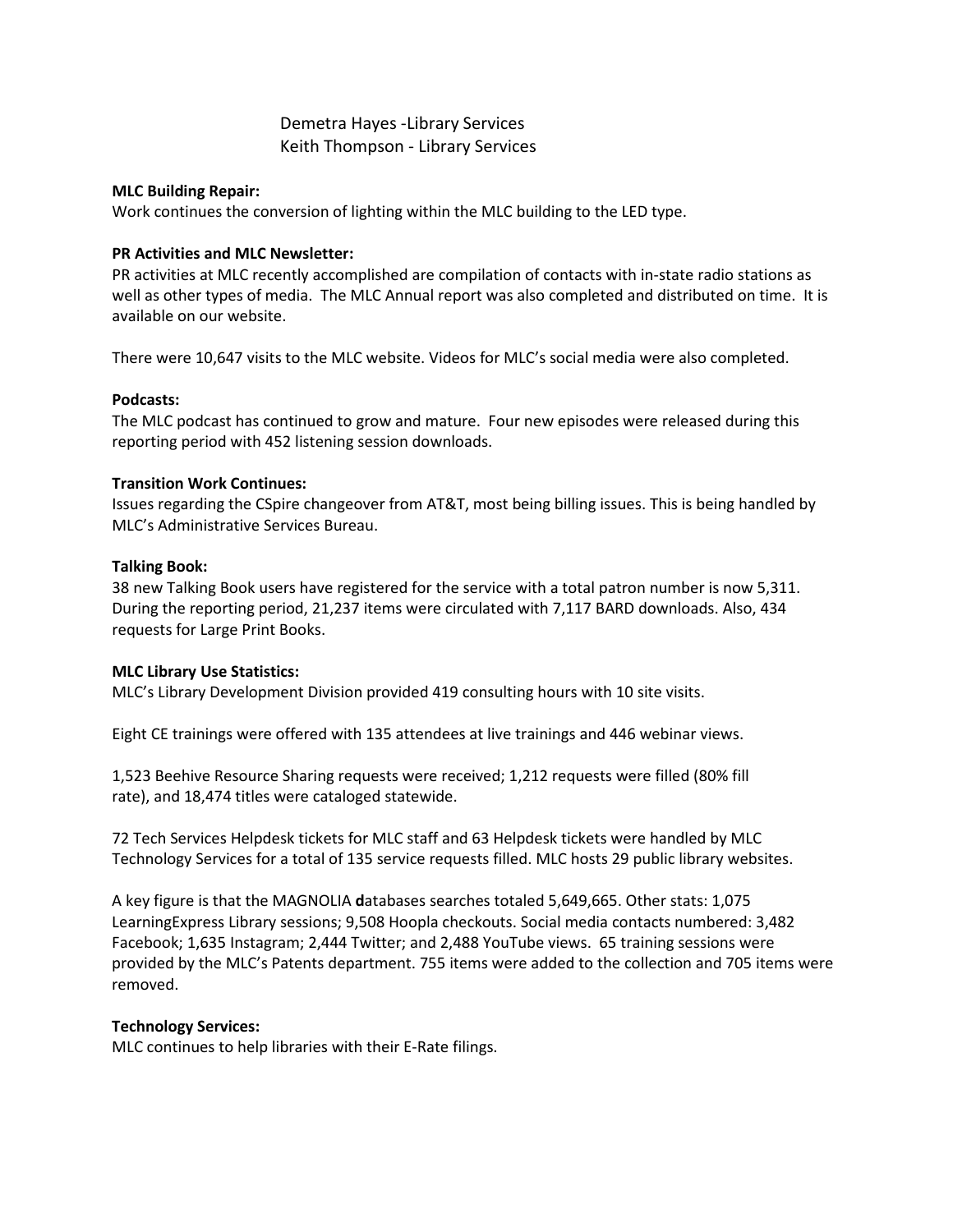## **Other News:**

The vacation of the Executive Director of MLC previously scheduled for November of 2021 has been rescheduled for October of 2022.

## **Future MLC Commissioners meetings:**

The next meeting of the MLC Board should take place in the month of March. The normal scheduled date is March 22 is when the Executive Director will be at the COSLA Spring meeting.

| Recommendation: | <b>Move March Board meeting to March 29th</b>                                |
|-----------------|------------------------------------------------------------------------------|
| Motion:         | Ann Marsh; Second: Jolee Hussey                                              |
| Action:         | Approved by unanimous roll call (Stephen Cunetto, Jolee Hussey, Lori Barnes, |
|                 | Ann Marsh, and Becky Wright)                                                 |

The next Board of Commissioners meeting will be held Tuesday, March 29<sup>th</sup>. It will be decided later if it will be held in person or virtual.

## **FINANCIAL REPORT**

Jennifer Peacock reviewed the financial documents for the Board. We are halfway through our fiscal year and on track for expenditures.

## **ADMINISTRATIVE SERVICES BUREAU REPORT**

Presented by Jennifer Peacock, Deputy Director of Administrative Services. MLC's grant programs are doing well on regular submissions but there are some problems getting libraries to move forward with submitting grants as well as with getting in items ordered with grant funds. This relates to supply chain issues nationwide. The deadline for grant submissions is April 1.

Technology Services continues to stay busy with requests for reviews and assessments at libraries. With ARPA funding, many high dollar projects require RFP's and bidding. The transition to CSpire is going as smoothly as possible with the expected billing issues related to ATT. Of the 40+ libraries that converted, only one library system has correct billing. This is further compounded that with the loss of the state contract, AT&T has reduced staffing. E-rate window is currently open and very busy.

Information Exchange Team meetings continue which allow for internal departments of Administrative Services (Technology and Grants) and Library Services (Library Development) to collaborate on what is needed throughout individual libraries and to ensure communication of public library needs.

Human Resources has been very busy with the SEC<sup>2</sup> project. Kudos to Robin Hedrick for her continued work on this update.

Business Services completed and met deadlines for various end of year reports.

Operations continues to work on LED lighting. The roof project is still technically open as there are some minor issues that need to be reviewed.

Public Relations is now handled by Kristina Kelly who has begun the process of working towards her professional PR certification. She is also creating ideas what we can to help the smaller libraries with their marketing and promotions.